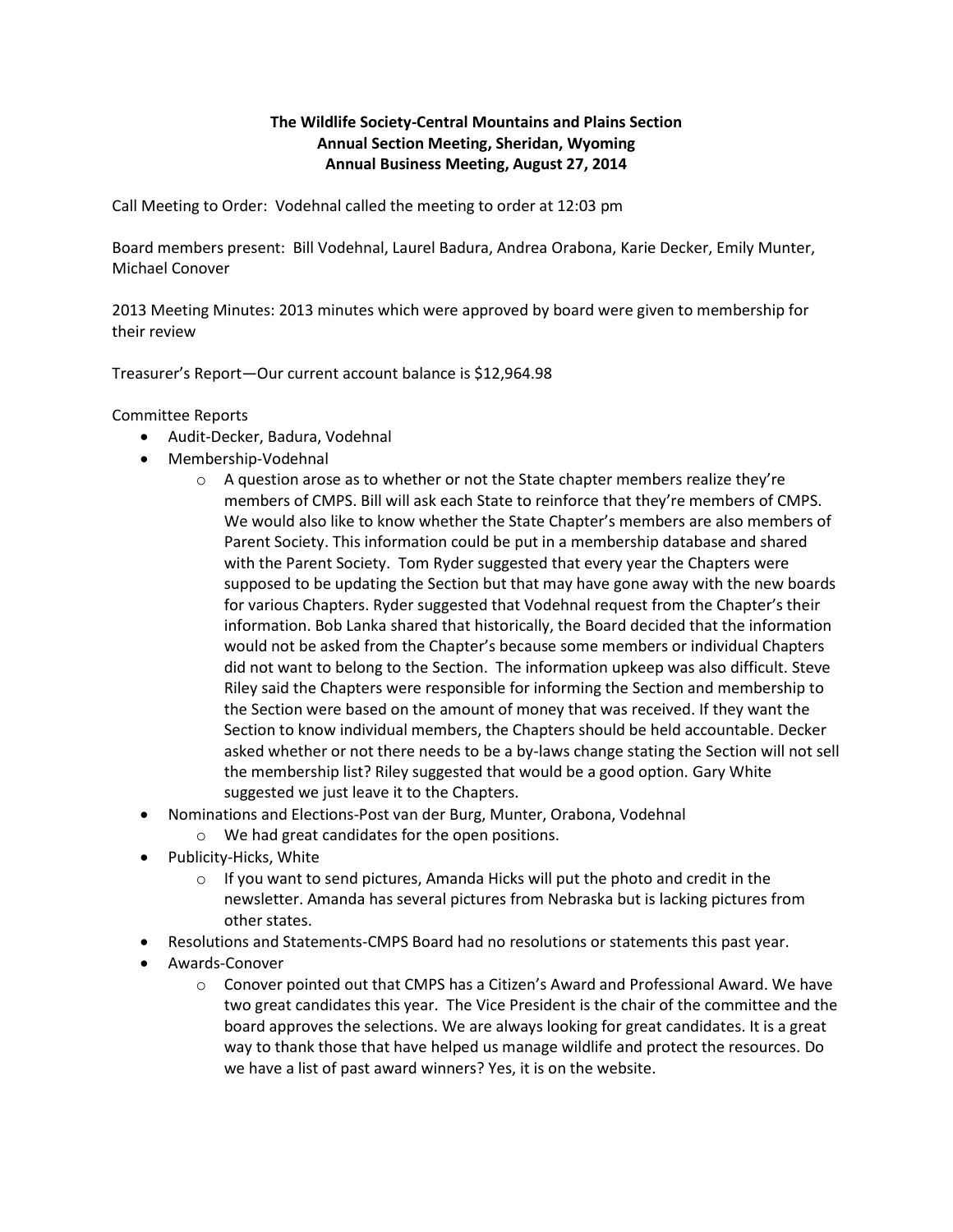## Old Business

- CMPS Section Representative Report from TWS Council-White
	- o Ed Thompson has replaced Darrel Walters
	- o Hedy Ross is the new Development Manager
	- $\circ$  Keith Norris is the Assistant Director of Government Affairs and Partnerships
	- $\circ$  Laura Bies is on maternity leave but is the Director of Government Affairs and Partnerships
	- o Lisa Moore will be leaving TWS on September 12, 2014.
	- o Membership is down in 2014. The membership for 2013 was 10,125.
	- o No new position statements and fact sheets. As a member, you get access to them on the internet.
	- $\circ$  Our budget is in the black for 2014 and Gary reports we have a much better financial system in place.
	- o There are additional ways for the agencies to buy TWS journals.
	- o Evie Merrill and Chris Ribic are the journal editors for the JWM and WSB, respectively
	- $\circ$  If you aren't receiving notifications for the electronic subscriptions of JWM and WSB, go to the Wiley web site to sign up. (Linked to website)
	- $\circ$  On the website, there is a TWS Action Center, enter your zip code, and you can get blanket letters developed by TWS regarding current issues. The site sends letters to your representatives based on your zip code and all you need to do is sign it and send it.
	- o The Annual Conference is in Pittsburg, Pennsylvania on October 25-30, 2014.
	- o Please keep pursuing COWCH. Our members keep passing away so we need to keep on top of things.
	- $\circ$  David Dahlgren and Michel Kohl, both from Utah, are representing CMPS at the Leadership Institute.
	- o Fellows Program: the application deadline is February 15, 2015.
	- o Distinguished Service Award winner for 2014 is Bob Wood.
	- o ~50% of the State Chapter Members are not members of the Parent Society.
	- o Bob Lanka will be the new CMPS Council Rep
- By-law changes-Vodehnal
	- o Awards Criteria: approved
	- o Electronic voting ends 2 weeks prior to annual meeting: approved
- Conservation Affairs Network-Vodehnal
	- $\circ$  A means of getting the State Chapters more engaged at the CMPS level and with the Parent Society. We need greater awareness on the conservation issues that are active. Each State was to pick a representative for a 3-year term. Vodehnal offered to take on this role as the CMPS representative. Colorado, South Dakota and Nebraska have representatives. Vodehnal visited with Ken Williams about ways to contact the other Chapters and more find representatives. Vodehnal would like to get States speaking with each other about conservation issues. Vodehnal will continue to work with the States. White mentioned he thought there was going to be a Conservation Affairs meeting at the Annual Conference. White suggested we could offer a small travel grant to the Presidents to get them to attend.
- Other Old Business

## New Business

- Introduction of New Officers-Motion to Destroy Ballots or Survey Monkey
	- o Mike Conover, Randy Larson, and Max Post Van Den Burg are leaving the Board